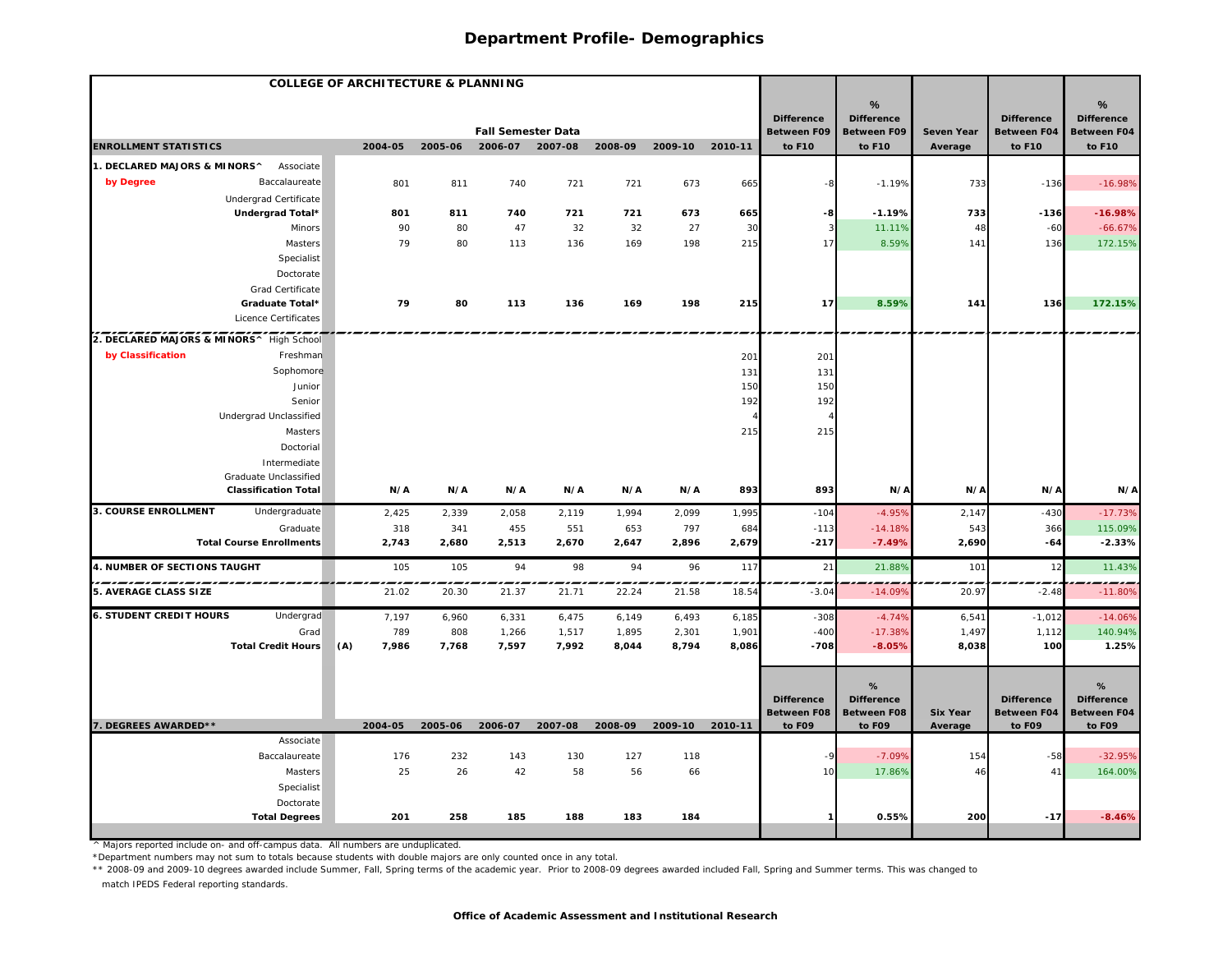| <b>COLLEGE OF APPLIED SCIENCES &amp; TECHNOLOGY</b> |                |                |                                      |                |                    |                         |         |                              |                              |                            |                              |                              |
|-----------------------------------------------------|----------------|----------------|--------------------------------------|----------------|--------------------|-------------------------|---------|------------------------------|------------------------------|----------------------------|------------------------------|------------------------------|
|                                                     |                |                |                                      |                |                    |                         |         |                              | %                            |                            |                              | %                            |
|                                                     |                |                |                                      |                |                    |                         |         | <b>Difference</b>            | <b>Difference</b>            |                            | <b>Difference</b>            | <b>Difference</b>            |
| <b>ENROLLMENT STATISTICS</b>                        | 2004-05        | 2005-06        | <b>Fall Semester Data</b><br>2006-07 |                | 2007-08<br>2008-09 |                         | 2010-11 | <b>Between F09</b><br>to F10 | <b>Between F09</b><br>to F10 | Seven Year<br>Average      | <b>Between F04</b><br>to F10 | <b>Between F04</b><br>to F10 |
| 1. DECLARED MAJORS & MINORS^<br>Associate           | 25             | 22             | 9                                    | 3              | $\overline{2}$     | 2009-10<br>$\mathbf{1}$ |         |                              | 0.00%                        | $\mathbf{Q}$               | $-24$                        | $-96.00%$                    |
| by Degree<br>Baccalaureate                          | 2,507          | 2,682          | 2,753                                | 2,755          | 2,958              | 3,282                   | 3,313   | 31                           | 0.94%                        | 2,893                      | 806                          | 32.15%                       |
| Undergrad Certificate                               |                |                |                                      |                |                    |                         |         |                              |                              |                            |                              |                              |
| Undergrad Total*                                    | 2,532          | 2,704          | 2,762                                | 2,758          | 2,960              | 3,283                   | 3,314   | 31                           | 0.94%                        | 2,902                      | 782                          | 30.88%                       |
| Minors                                              | 520            | 567            | 555                                  | 541            | 512                | 530                     | 563     | 33                           | 6.23%                        | 541                        | 43                           | 8.27%                        |
| Masters                                             | 455            | 502            | 506                                  | 577            | 653                | 694                     | 702     |                              | 1.15%                        | 584                        | 247                          | 54.29%                       |
| Specialist                                          |                |                |                                      |                |                    |                         |         |                              |                              |                            |                              |                              |
| Doctorate                                           | 5              | 6              | 6                                    | 8              | 5                  | 13                      | 13      | $\Omega$                     | 0.00%                        |                            |                              | 160.00%                      |
| Grad Certificate                                    |                |                | 24                                   | 18             | 10                 | 9                       | 18      |                              | 100.00%                      | 11                         | 18                           |                              |
| Graduate Total*                                     | 460            | 508            | 536                                  | 603            | 668                | 716                     | 733     | 17                           | 2.37%                        | 603                        | 273                          | 59.35%                       |
| Licence Certificates                                | 28             | 43             | 33                                   | 33             | 38                 | 44                      | 31      | $-13$                        | $-29.55%$                    | 36                         |                              | 10.71%                       |
| 2. DECLARED MAJORS & MINORS^ High School            |                |                |                                      |                |                    |                         |         |                              |                              |                            |                              |                              |
| by Classification<br>Freshman                       |                |                |                                      |                |                    |                         | 915     | 915                          |                              |                            |                              |                              |
| Sophomore                                           |                |                |                                      |                |                    |                         | 1,017   | 1,017                        |                              |                            |                              |                              |
| Junior                                              |                |                |                                      |                |                    |                         | 931     | 931                          |                              |                            |                              |                              |
| Senior                                              |                |                |                                      |                |                    |                         | 841     | 841                          |                              |                            |                              |                              |
| Undergrad Unclassified                              |                |                |                                      |                |                    |                         |         |                              |                              |                            |                              |                              |
| Masters                                             |                |                |                                      |                |                    |                         | 714     | 714                          |                              |                            |                              |                              |
| Doctorial                                           |                |                |                                      |                |                    |                         | 22      | 22                           |                              |                            |                              |                              |
| Intermediate                                        |                |                |                                      |                |                    |                         |         | $\Omega$                     |                              |                            |                              |                              |
| Graduate Unclassified                               |                |                |                                      |                |                    |                         | 21      | 21                           |                              |                            |                              |                              |
| <b>Classification Total</b>                         | N/A            | N/A            | N/A                                  | N/A            | N/A                | N/A                     | 4,466   | 4,466                        | N/A                          | N/A                        | N/A                          | N/A                          |
| <b>3. COURSE ENROLLMENT</b><br>Undergraduate        | 9,378          | 8,906          | 9,545                                | 9,438          | 9,559              | 9,715                   | 10,629  | 914                          | 9.41%                        | 9,596                      | 1,251                        | 13.34%                       |
| Graduate                                            | 757            | 888            | 889                                  | 1,027          | 1,163              | 1,244                   | 1,222   | $-22$                        | $-1.77%$                     | 1,027                      | 465                          | 61.43%                       |
| <b>Total Course Enrollments</b>                     | 10,135         | 9,794          | 10,434                               | 10,465         | 10,722             | 10,959                  | 11,851  | 892                          | 8.14%                        | 10,623                     | 1,716                        | 16.93%                       |
| 4. NUMBER OF SECTIONS TAUGHT                        | 311            | 278            | 286                                  | 284            | 305                | 294                     | 314     | 20                           | 6.80%                        | 296                        |                              | 0.96%                        |
| 5. AVERAGE CLASS SIZE                               | 26.68          | 29.03          | 30.26                                | 29.65          | 28.87              | 30.16                   | 31.1    |                              | 3.35%                        | 29.40                      | 4.4 <sup>°</sup>             | 16.83%                       |
| <b>6. STUDENT CREDIT HOURS</b><br>Undergrad         | 24,317         | 23,868         | 25,019                               | 24,815         | 25,223             | 25,878                  | 27,841  | 1,963                        | 7.59%                        | 25,280                     | 3,524                        | 14.49%                       |
| Grad                                                | 2,322          | 2,772          | 2,765                                | 3,128          | 3,601              | 3,904                   | 3,806   | $-98$                        | $-2.51%$                     | 3,185                      | 1,484                        | 63.91%                       |
| <b>Total Credit Hours</b>                           | (A)<br>26,639  | 26,640         | 27,784                               | 27,943         | 28,824             | 29,782                  | 31,647  | 1,865                        | 6.26%                        | 28,466                     | 5,008                        | 18.80%                       |
|                                                     |                |                |                                      |                |                    |                         |         |                              |                              |                            |                              |                              |
|                                                     |                |                |                                      |                |                    |                         |         |                              | %                            |                            |                              | %                            |
|                                                     |                |                |                                      |                |                    |                         |         | <b>Difference</b>            | <b>Difference</b>            |                            | <b>Difference</b>            | <b>Difference</b>            |
| 7. DEGREES AWARDED**                                | 2004-05        | 2005-06        | 2006-07                              | 2007-08        | 2008-09            | 2009-10                 | 2010-11 | <b>Between F08</b><br>to F09 | <b>Between F08</b><br>to F09 | <b>Six Year</b><br>Average | Between F04<br>to F09        | <b>Between F04</b><br>to F09 |
| Associate                                           | 10             | 12             | 2                                    | $\overline{1}$ |                    | $\overline{2}$          |         |                              |                              |                            |                              | $-80.00%$                    |
| Baccalaureate                                       | 479            | 530            | 565                                  | 530            | 490                | 548                     |         | 58                           | 11.84%                       | 524                        | 69                           | 14.41%                       |
| <b>Masters</b>                                      | 178            | 169            | 180                                  | 180            | 193                | 235                     |         | 42                           | 21.76%                       | 189                        | 57                           | 32.02%                       |
| Specialist                                          |                |                |                                      |                |                    |                         |         |                              |                              |                            |                              |                              |
| Doctorate                                           | $\overline{1}$ | $\overline{2}$ | $\overline{2}$                       | $\overline{4}$ |                    | $\overline{2}$          |         |                              |                              |                            |                              | 100.00%                      |
| <b>Total Degrees</b>                                | 668            | 713            | 749                                  | 715            | 683                | 787                     |         | 104                          | 15.23%                       | 719                        | 119                          | 17.81%                       |
|                                                     |                |                |                                      |                |                    |                         |         |                              |                              |                            |                              |                              |

^ Majors reported include on- and off-campus data. All numbers are unduplicated.

\*Department numbers may not sum to totals because students with double majors are only counted once in any total.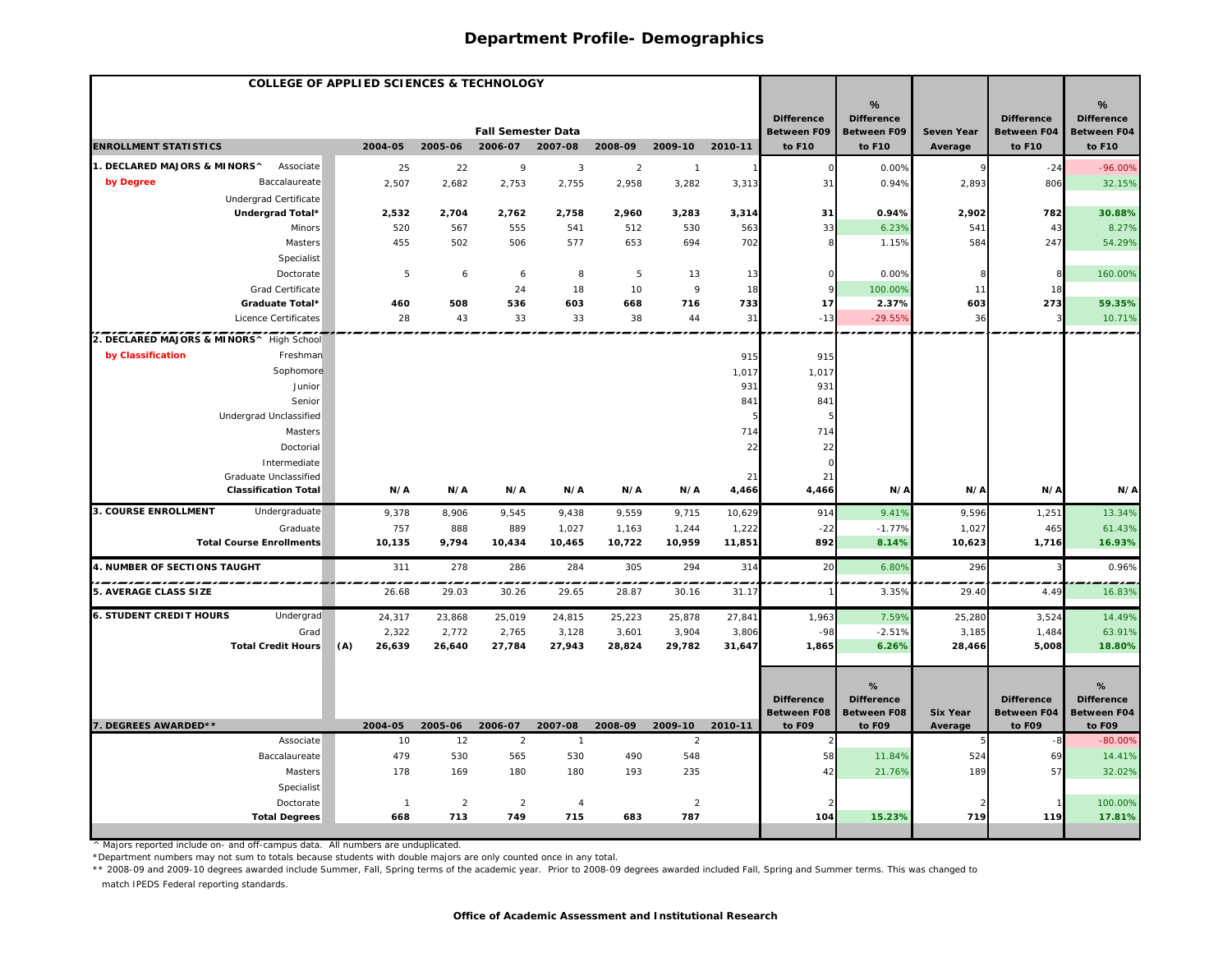| %<br><b>Difference</b><br><b>Difference</b><br><b>Difference</b><br><b>Fall Semester Data</b><br>Between F09<br><b>Between F09</b><br><b>Between F04</b><br>Seven Year<br><b>ENROLLMENT STATISTICS</b><br>2004-05<br>2005-06<br>2006-07 2007-08<br>2008-09<br>2009-10 2010-11<br>to F10<br>to F10<br>to F10<br>Average<br>1. DECLARED MAJORS & MINORS^<br>Associate<br>$\overline{1}$<br>$\mathbf{1}$<br>$\Omega$<br>$\mathbf{1}$<br>by Degree<br>Baccalaureate<br>1,957<br>1,894<br>1,857<br>1,875<br>1,914<br>1,992<br>2,022<br>30<br>1,930<br>1.51%<br>65<br>Undergrad Certificate<br>Undergrad Total*<br>31<br>1,931<br>65<br>1,958<br>1,895<br>1,858<br>1,875<br>1,914<br>1,992<br>2,023<br>1.56%<br>531<br>542<br>339<br>326<br>$-11$<br>$-3.26%$<br>$-205$<br>Minors<br>408<br>320<br>337<br>400 | %<br><b>Difference</b><br><b>Between F04</b><br>to F10<br>$-100.00%$<br>3.32%<br>3.32%<br>$-38.61%$<br>8.81% |
|---------------------------------------------------------------------------------------------------------------------------------------------------------------------------------------------------------------------------------------------------------------------------------------------------------------------------------------------------------------------------------------------------------------------------------------------------------------------------------------------------------------------------------------------------------------------------------------------------------------------------------------------------------------------------------------------------------------------------------------------------------------------------------------------------------|--------------------------------------------------------------------------------------------------------------|
|                                                                                                                                                                                                                                                                                                                                                                                                                                                                                                                                                                                                                                                                                                                                                                                                         |                                                                                                              |
|                                                                                                                                                                                                                                                                                                                                                                                                                                                                                                                                                                                                                                                                                                                                                                                                         |                                                                                                              |
|                                                                                                                                                                                                                                                                                                                                                                                                                                                                                                                                                                                                                                                                                                                                                                                                         |                                                                                                              |
|                                                                                                                                                                                                                                                                                                                                                                                                                                                                                                                                                                                                                                                                                                                                                                                                         |                                                                                                              |
|                                                                                                                                                                                                                                                                                                                                                                                                                                                                                                                                                                                                                                                                                                                                                                                                         |                                                                                                              |
|                                                                                                                                                                                                                                                                                                                                                                                                                                                                                                                                                                                                                                                                                                                                                                                                         |                                                                                                              |
|                                                                                                                                                                                                                                                                                                                                                                                                                                                                                                                                                                                                                                                                                                                                                                                                         |                                                                                                              |
|                                                                                                                                                                                                                                                                                                                                                                                                                                                                                                                                                                                                                                                                                                                                                                                                         |                                                                                                              |
| 193<br>195<br>210<br>7.69%<br>190<br>17<br>Masters<br>189<br>201<br>176<br>167<br>15                                                                                                                                                                                                                                                                                                                                                                                                                                                                                                                                                                                                                                                                                                                    |                                                                                                              |
| Specialist                                                                                                                                                                                                                                                                                                                                                                                                                                                                                                                                                                                                                                                                                                                                                                                              |                                                                                                              |
| Doctorate                                                                                                                                                                                                                                                                                                                                                                                                                                                                                                                                                                                                                                                                                                                                                                                               |                                                                                                              |
| Grad Certificate<br>100.00%<br>$\mathbf{3}$                                                                                                                                                                                                                                                                                                                                                                                                                                                                                                                                                                                                                                                                                                                                                             |                                                                                                              |
| 9.09%<br>23<br>Graduate Total*<br>193<br>189<br>201<br>176<br>167<br>198<br>216<br>18<br>191                                                                                                                                                                                                                                                                                                                                                                                                                                                                                                                                                                                                                                                                                                            | 11.92%                                                                                                       |
| 8<br>$\overline{7}$<br>$\mathbf 5$<br>$-60.00%$<br>Licence Certificates<br>6<br>$\overline{1}$<br>$\overline{4}$<br>$-3$<br>$\mathcal{D}$<br>5<br>$-4$                                                                                                                                                                                                                                                                                                                                                                                                                                                                                                                                                                                                                                                  | $-66.67%$                                                                                                    |
| 2. DECLARED MAJORS & MINORS^ High School                                                                                                                                                                                                                                                                                                                                                                                                                                                                                                                                                                                                                                                                                                                                                                |                                                                                                              |
| by Classification<br>Freshman<br>579<br>579                                                                                                                                                                                                                                                                                                                                                                                                                                                                                                                                                                                                                                                                                                                                                             |                                                                                                              |
| Sophomore<br>660<br>660                                                                                                                                                                                                                                                                                                                                                                                                                                                                                                                                                                                                                                                                                                                                                                                 |                                                                                                              |
| 598<br>598<br>Junior                                                                                                                                                                                                                                                                                                                                                                                                                                                                                                                                                                                                                                                                                                                                                                                    |                                                                                                              |
| Senior<br>416<br>416                                                                                                                                                                                                                                                                                                                                                                                                                                                                                                                                                                                                                                                                                                                                                                                    |                                                                                                              |
| Undergrad Unclassified<br>10<br>10                                                                                                                                                                                                                                                                                                                                                                                                                                                                                                                                                                                                                                                                                                                                                                      |                                                                                                              |
| Masters<br>215<br>215                                                                                                                                                                                                                                                                                                                                                                                                                                                                                                                                                                                                                                                                                                                                                                                   |                                                                                                              |
| Doctorial                                                                                                                                                                                                                                                                                                                                                                                                                                                                                                                                                                                                                                                                                                                                                                                               |                                                                                                              |
| Intermediate<br>$\Omega$                                                                                                                                                                                                                                                                                                                                                                                                                                                                                                                                                                                                                                                                                                                                                                                |                                                                                                              |
| Graduate Unclassified<br><b>Classification Total</b><br>N/A<br>N/A<br>N/A<br>N/A<br>N/A<br>N/A<br>2,482<br>2,482<br>N/A<br>N/A<br>N/A                                                                                                                                                                                                                                                                                                                                                                                                                                                                                                                                                                                                                                                                   | N/A                                                                                                          |
|                                                                                                                                                                                                                                                                                                                                                                                                                                                                                                                                                                                                                                                                                                                                                                                                         |                                                                                                              |
| 3. COURSE ENROLLMENT<br>Undergraduate<br>4.29%<br>7,513<br>7,835<br>322<br>6,536<br>6,235<br>5,923<br>6,007<br>6,101<br>6,136<br>1,600                                                                                                                                                                                                                                                                                                                                                                                                                                                                                                                                                                                                                                                                  | 25.66%                                                                                                       |
| 527<br>495<br>548<br>525<br>495<br>8.73%<br>Graduate<br>573<br>623<br>50<br>541<br>96<br>4.60%                                                                                                                                                                                                                                                                                                                                                                                                                                                                                                                                                                                                                                                                                                          | 18.22%                                                                                                       |
| <b>Total Course Enrollments</b><br>6,418<br>6,555<br>8,086<br>8,458<br>372<br>7,077<br>1,696<br>6,762<br>6,626<br>6,631                                                                                                                                                                                                                                                                                                                                                                                                                                                                                                                                                                                                                                                                                 | 25.08%                                                                                                       |
| 4. NUMBER OF SECTIONS TAUGHT<br>207<br>208<br>217<br>212<br>262<br>19<br>7.82%<br>225<br>35<br>227<br>243                                                                                                                                                                                                                                                                                                                                                                                                                                                                                                                                                                                                                                                                                               | 15.42%                                                                                                       |
| <b>5. AVERAGE CLASS SIZE</b><br>26.52<br>28.49<br>$-3.29%$<br>27.72<br>27.00<br>27.63<br>26.99<br>27.92<br>29.46<br>$-0.97$<br>1.97                                                                                                                                                                                                                                                                                                                                                                                                                                                                                                                                                                                                                                                                     | 7.43%                                                                                                        |
| <b>6. STUDENT CREDIT HOURS</b><br>Undergrad<br>$-411$<br>$-2.05%$<br>17,959<br>17,463<br>16,920<br>17,163<br>17,096<br>17,357<br>20,061<br>19,650<br>2,187                                                                                                                                                                                                                                                                                                                                                                                                                                                                                                                                                                                                                                              | 12.52%                                                                                                       |
| 1,540<br>1,444<br>1,594<br>1,495<br>1,505<br>1,739<br>1,884<br>8.34%<br>1,600<br>Grad<br>145<br>344                                                                                                                                                                                                                                                                                                                                                                                                                                                                                                                                                                                                                                                                                                     | 22.34%                                                                                                       |
| <b>Total Credit Hours</b><br>(A)<br>19,003<br>18,364<br>18,757<br>18,591<br>18,862<br>21,800<br>21,534<br>$-1.22%$<br>19,559<br>2,531<br>$-266$                                                                                                                                                                                                                                                                                                                                                                                                                                                                                                                                                                                                                                                         | 13.32%                                                                                                       |
|                                                                                                                                                                                                                                                                                                                                                                                                                                                                                                                                                                                                                                                                                                                                                                                                         |                                                                                                              |
| %<br><b>Difference</b><br><b>Difference</b><br><b>Difference</b>                                                                                                                                                                                                                                                                                                                                                                                                                                                                                                                                                                                                                                                                                                                                        | %<br><b>Difference</b>                                                                                       |
| <b>Between F08</b><br><b>Between F08</b><br><b>Six Year</b><br><b>Between F04</b>                                                                                                                                                                                                                                                                                                                                                                                                                                                                                                                                                                                                                                                                                                                       | <b>Between F04</b>                                                                                           |
| 7. DEGREES AWARDED**<br>2004-05<br>2005-06<br>2006-07<br>2007-08<br>2008-09<br>2009-10<br>2010-11<br>to F09<br>to F09<br>to F09<br>Average                                                                                                                                                                                                                                                                                                                                                                                                                                                                                                                                                                                                                                                              | to F09                                                                                                       |
| Associate                                                                                                                                                                                                                                                                                                                                                                                                                                                                                                                                                                                                                                                                                                                                                                                               |                                                                                                              |
| 381<br>396<br>383<br>375<br>335<br>Baccalaureate<br>341<br>$-1.76%$<br>369<br>$-46$                                                                                                                                                                                                                                                                                                                                                                                                                                                                                                                                                                                                                                                                                                                     | $-12.07%$                                                                                                    |
| 93<br>105<br>98<br>90<br>95<br>5.56%<br>95<br>Masters<br>86                                                                                                                                                                                                                                                                                                                                                                                                                                                                                                                                                                                                                                                                                                                                             | 2.15%                                                                                                        |
| Specialist                                                                                                                                                                                                                                                                                                                                                                                                                                                                                                                                                                                                                                                                                                                                                                                              |                                                                                                              |
| Doctorate                                                                                                                                                                                                                                                                                                                                                                                                                                                                                                                                                                                                                                                                                                                                                                                               |                                                                                                              |
| <b>Total Degrees</b><br>474<br>482<br>488<br>473<br>431<br>430<br>$-0.23%$<br>463<br>$-44$                                                                                                                                                                                                                                                                                                                                                                                                                                                                                                                                                                                                                                                                                                              | $-9.28%$                                                                                                     |

^ Majors reported include on- and off-campus data. All numbers are unduplicated.

\*Department numbers may not sum to totals because students with double majors are only counted once in any total.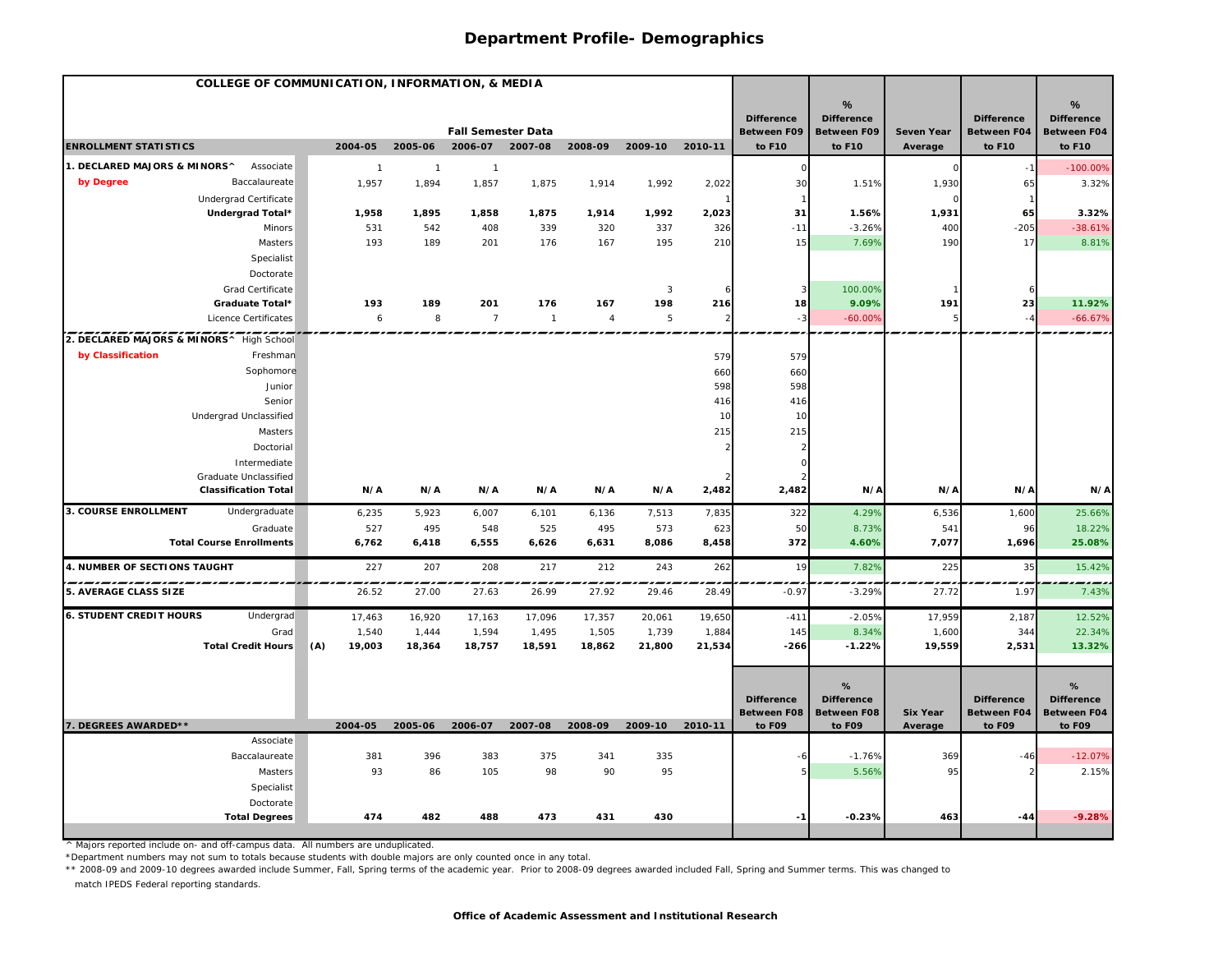| <b>COLLEGE OF FINE ARTS</b>              |                                       |     |                |              |                           |                            |                |                |              |                       |                              |                            |                              |                              |
|------------------------------------------|---------------------------------------|-----|----------------|--------------|---------------------------|----------------------------|----------------|----------------|--------------|-----------------------|------------------------------|----------------------------|------------------------------|------------------------------|
|                                          |                                       |     |                |              |                           |                            |                |                |              |                       | %                            |                            |                              | %                            |
|                                          |                                       |     |                |              |                           |                            |                |                |              | <b>Difference</b>     | <b>Difference</b>            |                            | <b>Difference</b>            | <b>Difference</b>            |
|                                          |                                       |     |                |              | <b>Fall Semester Data</b> |                            |                |                |              | <b>Between F09</b>    | <b>Between F09</b>           | <b>Seven Year</b>          | <b>Between F04</b>           | <b>Between F04</b>           |
| <b>ENROLLMENT STATISTICS</b>             |                                       |     | 2004-05        | 2005-06      | 2006-07                   | 2007-08                    | 2008-09        | 2009-10        | 2010-11      | to F10                | to F10                       | Average                    | to F10                       | to F10                       |
| 1. DECLARED MAJORS & MINORS^             | Associate                             |     |                |              |                           |                            |                |                |              |                       |                              |                            |                              |                              |
| by Degree                                | Baccalaureate                         |     | 1,163          | 1,170        | 1,155                     | 1,197                      | 1,239          | 1,298          | 1,340        | 42                    | 3.24%                        | 1,223                      | 177                          | 15.22%                       |
|                                          | Undergrad Certificate                 |     |                |              |                           |                            |                |                |              |                       |                              |                            |                              |                              |
|                                          | Undergrad Total*                      |     | 1,163          | 1,170        | 1,155                     | 1,197                      | 1,239          | 1,298          | 1,340        | 42                    | 3.24%                        | 1,223                      | 177                          | 15.22%                       |
|                                          | Minors                                |     | 353            | 352          | 316                       | 270                        | 271            | 290            | 308          | 18                    | 6.21%                        | 309                        | $-45$                        | $-12.75%$                    |
|                                          | <b>Masters</b>                        |     | 79             | 60           | 57                        | 60                         | 56             | 61             | 69           | 8                     | 13.11%                       | 63                         | $-10$                        | $-12.66%$                    |
|                                          | Specialist                            |     |                |              |                           |                            |                |                |              |                       | #DIV/0!                      |                            |                              | #DIV/0!                      |
|                                          | Doctorate                             |     | 23             | 24           | 29                        | 39                         | 39             | 38             | 51           | 13                    | 34.21%                       | 35                         | 28                           | 121.74%                      |
|                                          | Grad Certificate                      |     |                |              | $\overline{1}$            | 5                          | $\overline{7}$ | 6              | 6            | $\Omega$              | 0.00%                        |                            | 6                            | #DIV/0!                      |
|                                          | Graduate Total*                       |     | 102            | 84           | 87                        | 104                        | 102            | 105            | 126          | 21                    | 20.00%                       | 101                        | 24                           | 23.53%                       |
|                                          | Licence Certificates                  |     | 6              | 6            | $\overline{7}$            | 12                         | 5              | 11             | 14           |                       | 27.27%                       |                            |                              | 133.33%                      |
| 2. DECLARED MAJORS & MINORS^ High School |                                       |     |                |              |                           |                            |                |                |              |                       |                              |                            |                              |                              |
| by Classification                        | Freshman                              |     |                |              |                           |                            |                |                | 448          | 448                   |                              |                            |                              |                              |
|                                          | Sophomore                             |     |                |              |                           |                            |                |                | 407          | 407                   |                              |                            |                              |                              |
|                                          | Junior                                |     |                |              |                           |                            |                |                | 376          | 376                   |                              |                            |                              |                              |
|                                          | Senior                                |     |                |              |                           |                            |                |                | 361          | 361                   |                              |                            |                              |                              |
|                                          | Undergrad Unclassified                |     |                |              |                           |                            |                |                |              |                       |                              |                            |                              |                              |
|                                          | <b>Masters</b>                        |     |                |              |                           |                            |                |                | 76           | 76                    |                              |                            |                              |                              |
|                                          | Doctorial                             |     |                |              |                           |                            |                |                | 51           | 51<br>C               |                              |                            |                              |                              |
|                                          | Intermediate<br>Graduate Unclassified |     |                |              |                           |                            |                |                |              |                       |                              |                            |                              |                              |
|                                          | <b>Classification Total</b>           |     | N/A            | N/A          | N/A                       | N/A                        | N/A            | N/A            | 1,729        | 1,729                 | N/A                          | N/A                        | N/A                          | N/A                          |
| 3. COURSE ENROLLMENT                     | Undergraduate                         |     |                |              |                           |                            |                |                |              |                       |                              |                            |                              |                              |
|                                          | Graduate                              |     | 7,584<br>329   | 8,110<br>287 | 8,253<br>257              | 8,276                      | 8,746          | 9,108          | 9,204<br>357 | 96                    | 1.05%<br>$-0.56%$            | 8,469<br>328               | 1,620<br>28                  | 21.36%<br>8.51%              |
|                                          | <b>Total Course Enrollments</b>       |     | 7,913          | 8,397        | 8,510                     | 361<br>8,637               | 343<br>9,089   | 359<br>9,467   | 9,561        | $-2$<br>94            | 0.99%                        | 8,796                      | 1,648                        | 20.83%                       |
|                                          |                                       |     |                |              |                           |                            |                |                |              |                       |                              |                            |                              |                              |
| 4. NUMBER OF SECTIONS TAUGHT             |                                       |     | 222            | 216          | 234                       | 240                        | 246            | 245            | 259          | 14                    | 5.71%                        | 237                        | 37                           | 16.67%                       |
| <b>5. AVERAGE CLASS SIZE</b>             |                                       |     | 22.54          | 25.14        | 24.53                     | 24.13                      | 24.81          | 25.89          | 25.03        | $-0.86$               | $-3.32%$                     | 24.58                      | 2.49                         | 11.05%                       |
| <b>6. STUDENT CREDIT HOURS</b>           | Undergrad                             |     | 17,445.5       | 18,848.5     | 19,023.5                  | 19,087.5                   | 19,940.0       | 20,574.0       | 20,944.0     | 370.0                 | 1.80%                        | 19,409.0                   | 3,498.5                      | 20.05%                       |
|                                          | Grad                                  |     | 783.0          | 684.0        | 635.0                     | 861.0                      | 816.0          | 823.0          | 876.0        | 53.0                  | 6.44%                        | 782.6                      | 93.0                         | 11.88%                       |
|                                          | <b>Total Credit Hours</b>             | (A) | 18,228.5       |              |                           | 19,532.5 19,658.5 19,948.5 | 20,756.0       | 21,397.0       | 21,820.0     | 423.0                 | 1.98%                        | 20,191.6                   | 3,591.5                      | 19.70%                       |
|                                          |                                       |     |                |              |                           |                            |                |                |              |                       |                              |                            |                              |                              |
|                                          |                                       |     |                |              |                           |                            |                |                |              |                       | %                            |                            |                              | %                            |
|                                          |                                       |     |                |              |                           |                            |                |                |              | <b>Difference</b>     | <b>Difference</b>            |                            | <b>Difference</b>            | <b>Difference</b>            |
| 7. DEGREES AWARDED**                     |                                       |     | 2004-05        | 2005-06      | 2006-07                   | 2007-08                    | 2008-09        | 2009-10        | 2010-11      | Between F08<br>to F09 | <b>Between F08</b><br>to F09 | <b>Six Year</b><br>Average | <b>Between F04</b><br>to F09 | <b>Between F04</b><br>to F09 |
|                                          | Associate                             |     |                |              |                           |                            |                |                |              |                       |                              |                            |                              |                              |
|                                          | Baccalaureate                         |     | 184            | 182          | 191                       | 183                        | 166            | 182            |              | 16                    | 9.64%                        | 181                        |                              | $-1.09%$                     |
|                                          | Post Baccalaureate Certificate        |     |                |              |                           |                            |                | $\overline{2}$ |              |                       |                              | $\Omega$                   |                              |                              |
|                                          | <b>Masters</b>                        |     | 29             | 28           | 23                        | 17                         | 25             | 29             |              |                       | 16.00%                       | 25                         |                              | 0.00%                        |
|                                          | Specialist                            |     |                |              |                           |                            |                |                |              |                       |                              |                            |                              |                              |
|                                          | Doctorate                             |     | $\overline{4}$ | 5            | $\overline{4}$            | 6                          | 5              | 9              |              |                       | 80.00%                       |                            |                              | 125.00%                      |
|                                          | <b>Total Degrees</b>                  |     | 217            | 215          | 218                       | 206                        | 196            | 222            |              | 26                    | 13.27%                       | 212                        |                              | 2.30%                        |
|                                          |                                       |     |                |              |                           |                            |                |                |              |                       |                              |                            |                              |                              |

^ Majors reported include on- and off-campus data. All numbers are unduplicated.

\*Department numbers may not sum to totals because students with double majors are only counted once in any total.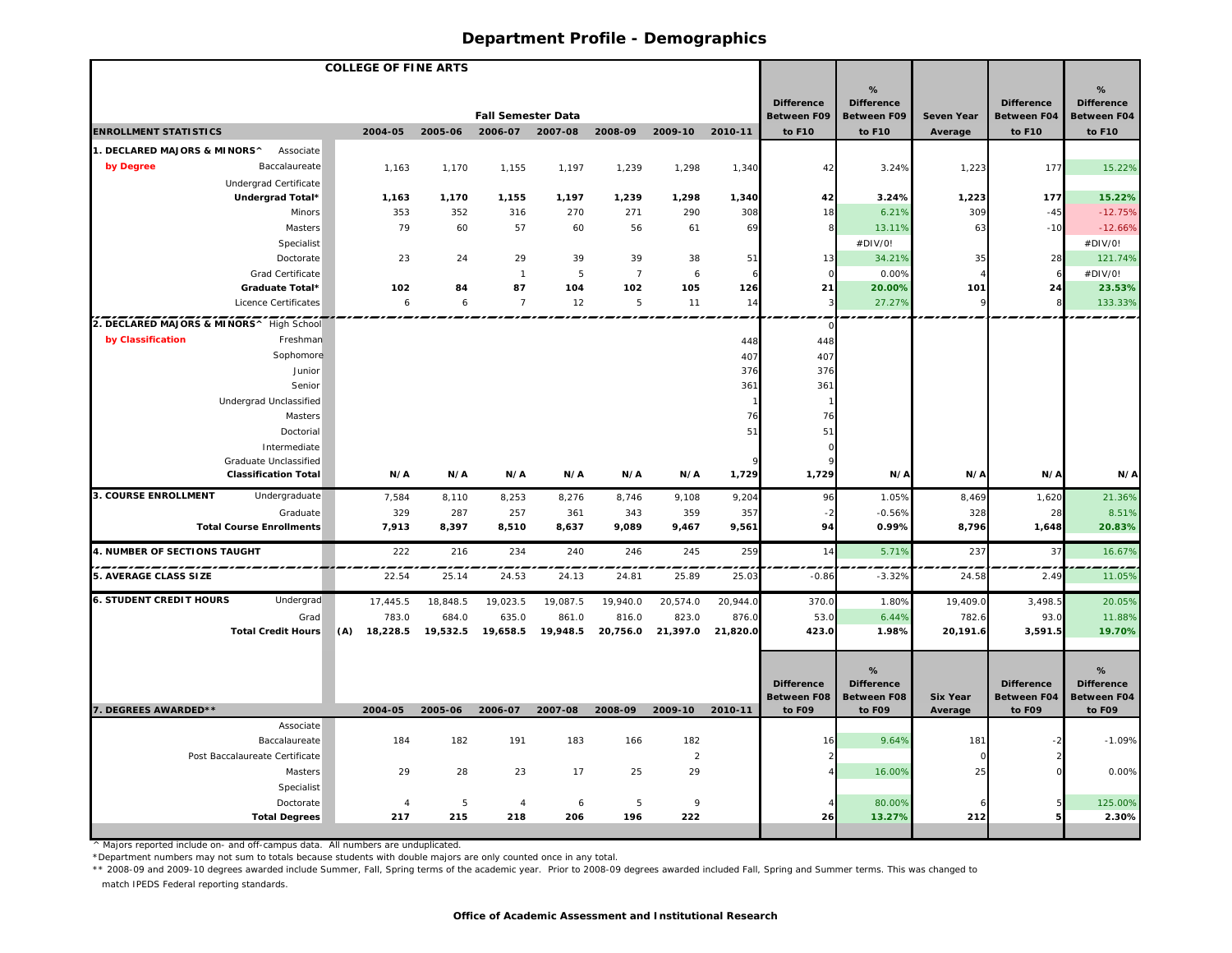|                                             | <b>COLLEGE OF BUSINESS</b> |           |                                      |          |           |           |         |                              |                              |                              |                       |                         |
|---------------------------------------------|----------------------------|-----------|--------------------------------------|----------|-----------|-----------|---------|------------------------------|------------------------------|------------------------------|-----------------------|-------------------------|
|                                             |                            |           |                                      |          |           |           |         |                              | %                            |                              |                       | %                       |
|                                             |                            |           |                                      |          |           |           |         | <b>Difference</b>            | <b>Difference</b>            |                              | <b>Difference</b>     | <b>Difference</b>       |
| <b>ENROLLMENT STATISTICS</b>                | 2004-05                    | 2005-06   | <b>Fall Semester Data</b><br>2006-07 | 2007-08  | 2008-09   | 2009-10   | 2010-11 | <b>Between F09</b><br>to F10 | <b>Between F09</b><br>to F10 | <b>Seven Year</b><br>Average | Between F04<br>to F10 | Between F04<br>to F10   |
| 1. DECLARED MAJORS & MINORS^<br>Associate   |                            |           |                                      |          |           |           |         |                              |                              |                              |                       |                         |
| by Degree<br>Baccalaureate                  | 46<br>2,110                | 30        | 24                                   | 24       | 137       | 232       | 330     | 98                           | 42.24%<br>$-1.88%$           | 118                          | 284<br>$-182$         | 617.39%<br>$-8.63%$     |
| Undergrad Certificate                       |                            | 2,106     | 2,094                                | 2,006    | 2,004     | 1,965     | 1,928   | $-37$                        |                              | 2,030                        |                       |                         |
| Undergrad Total*                            | 2,156                      | 2,136     | 2,118                                | 2,030    | 2,141     | 2,197     | 2,258   | 61                           | 2.78%                        | 2,148                        | 102                   | 4.73%                   |
| Minors                                      | 723                        | 825       | 823                                  | 787      | 901       | 984       | 1,100   | 116                          | 11.79%                       | 878                          | 377                   | 52.14%                  |
| Masters                                     | 232                        | 220       | 215                                  | 187      | 216       | 234       | 256     | 22                           | 9.40%                        | 223                          | 24                    | 10.34%                  |
| Specialist                                  |                            |           |                                      |          |           |           |         |                              |                              |                              |                       |                         |
| Doctorate                                   |                            |           |                                      |          |           |           |         |                              |                              |                              |                       |                         |
| Grad Certificate                            |                            |           | 44                                   | 28       | 28        | 26        | 37      | 11                           | 42.31%                       | 23                           | 37                    |                         |
| Graduate Total*                             | 232                        | 220       | 259                                  | 215      | 244       | 260       | 293     | 33                           | 12.69%                       | 246                          | 61                    | 26.29%                  |
| Licence Certificates                        | 12                         | 13        | 13                                   | 10       | 11        | 13        | 9       | $-4$                         | $-30.77%$                    | 12                           | $-3$                  | $-25.00%$               |
| 2. DECLARED MAJORS & MINORS^ High School    |                            |           |                                      |          |           |           |         | .                            |                              |                              |                       |                         |
| by Classification<br>Freshman               |                            |           |                                      |          |           |           | 737     | 737                          |                              |                              |                       |                         |
| Sophomore                                   |                            |           |                                      |          |           |           | 844     | 844                          |                              |                              |                       |                         |
| Junior                                      |                            |           |                                      |          |           |           | 806     | 806                          |                              |                              |                       |                         |
| Senior                                      |                            |           |                                      |          |           |           | 779     | 779                          |                              |                              |                       |                         |
| Undergrad Unclassified                      |                            |           |                                      |          |           |           | 39      | 39                           |                              |                              |                       |                         |
| Masters                                     |                            |           |                                      |          |           |           | 268     | 268                          |                              |                              |                       |                         |
| Doctorial                                   |                            |           |                                      |          |           |           |         |                              |                              |                              |                       |                         |
| Intermediate<br>Graduate Unclassified       |                            |           |                                      |          |           |           | 31      | 31                           |                              |                              |                       |                         |
| <b>Classification Total</b>                 | N/A                        | N/A       | N/A                                  | N/A      | N/A       | N/A       | 3,506   | 3,506                        | N/A                          | N/A                          | N/A                   | N/A                     |
| 3. COURSE ENROLLMENT<br>Undergraduate       | 9,062                      | 9,338     | 8,779                                | 8,296    | 8,503     | 9,190     | 10,563  | 1,373                        | 14.94%                       | 9,104                        | 1,501                 | 16.56%                  |
| Graduate                                    | 626                        | 572       | 625                                  | 494      | 565       | 614       | 648     | 34                           | 5.54%                        | 592                          | 22                    | 3.51%                   |
| <b>Total Course Enrollments</b>             | 9,688                      | 9,910     | 9,404                                | 8,790    | 9,068     | 9,804     | 11,211  | 1,407                        | 14.35%                       | 9,696                        | 1,523                 | 15.72%                  |
| 4. NUMBER OF SECTIONS TAUGHT                | 247                        | 248       | 248                                  | 244      | 233       | 248       | 247     | $-1$                         | $-0.40%$                     | 245                          |                       | 0.00%                   |
| 5. AVERAGE CLASS SIZE                       | 36.51                      | 37.10     | 34.70                                | 32.58    | 33.11     | 32.93     | 35.85   | 2.92                         | 8.879                        | 34.68                        | $-0.66$               | $-1.81%$                |
| <b>6. STUDENT CREDIT HOURS</b><br>Undergrad | 27,169                     | 27,986    | 26,320                               | 24,892   | 25,522    | 27,490    | 29,515  | 2,025                        | 7.37%                        | 26,985                       | 2,346                 | 8.63%                   |
| Grad                                        | 1,878                      | 1,716     | 1,875                                | 1,482    | 1,695     | 1,844     | 1,944   | 100                          | 5.42%                        | 1,776                        | 66                    | 3.51%                   |
| <b>Total Credit Hours</b>                   | (A)<br>29,047              | 29,702    | 28,195                               | 26,374   | 27,217    | 29,334    | 31,459  | 2,125                        | 7.24%                        | 28,761                       | 2,412                 | 8.30%                   |
|                                             |                            |           |                                      |          |           |           |         |                              |                              |                              |                       |                         |
|                                             |                            |           |                                      |          |           |           |         |                              | %                            |                              |                       | %                       |
|                                             |                            |           |                                      |          |           |           |         | <b>Difference</b>            | <b>Difference</b>            |                              | <b>Difference</b>     | <b>Difference</b>       |
|                                             |                            |           |                                      |          |           |           |         | <b>Between F08</b>           | <b>Between F08</b>           | <b>Six Year</b>              |                       | Between F04 Between F04 |
| 7. DEGREES AWARDED**                        | 2004-05                    | 2005-06   | 2006-07                              | 2007-08  | 2008-09   | 2009-10   | 2010-11 | to F09                       | to F09                       | Average                      | to F09                | to F09                  |
| Associate<br>Baccalaureate                  | 9<br>443                   | 14<br>488 | $\overline{9}$<br>498                | 5<br>468 | 16<br>450 | 71<br>411 |         | 55<br>$-39$                  | 343.75%<br>$-8.67%$          | 21<br>460                    | 62<br>$-32$           | 688.89%<br>$-7.22%$     |
| Post Baccalaureate Certificate              |                            |           |                                      |          |           | 14        |         | 14                           |                              | $\mathcal{D}$                | 14                    |                         |
| Masters                                     | 119                        | 105       | 115                                  | 86       | 91        | 110       |         | 19                           | 20.88%                       | 104                          | $-9$                  | $-7.56%$                |
| Specialist                                  |                            |           |                                      |          |           |           |         |                              |                              |                              |                       |                         |
| Doctorate                                   |                            |           |                                      |          |           |           |         |                              |                              |                              |                       |                         |
|                                             |                            |           |                                      |          |           |           |         |                              |                              |                              |                       |                         |

^ Majors reported include on- and off-campus data. All numbers are unduplicated.

\*Department numbers may not sum to totals because students with double majors are only counted once in any total.

\*\* 2008-09 and 2009-10 degrees awarded include Summer, Fall, Spring terms of the academic year. Prior to 2008-09 degrees awarded included Fall, Spring and Summer terms. This was changed to

match IPEDS Federal reporting standards.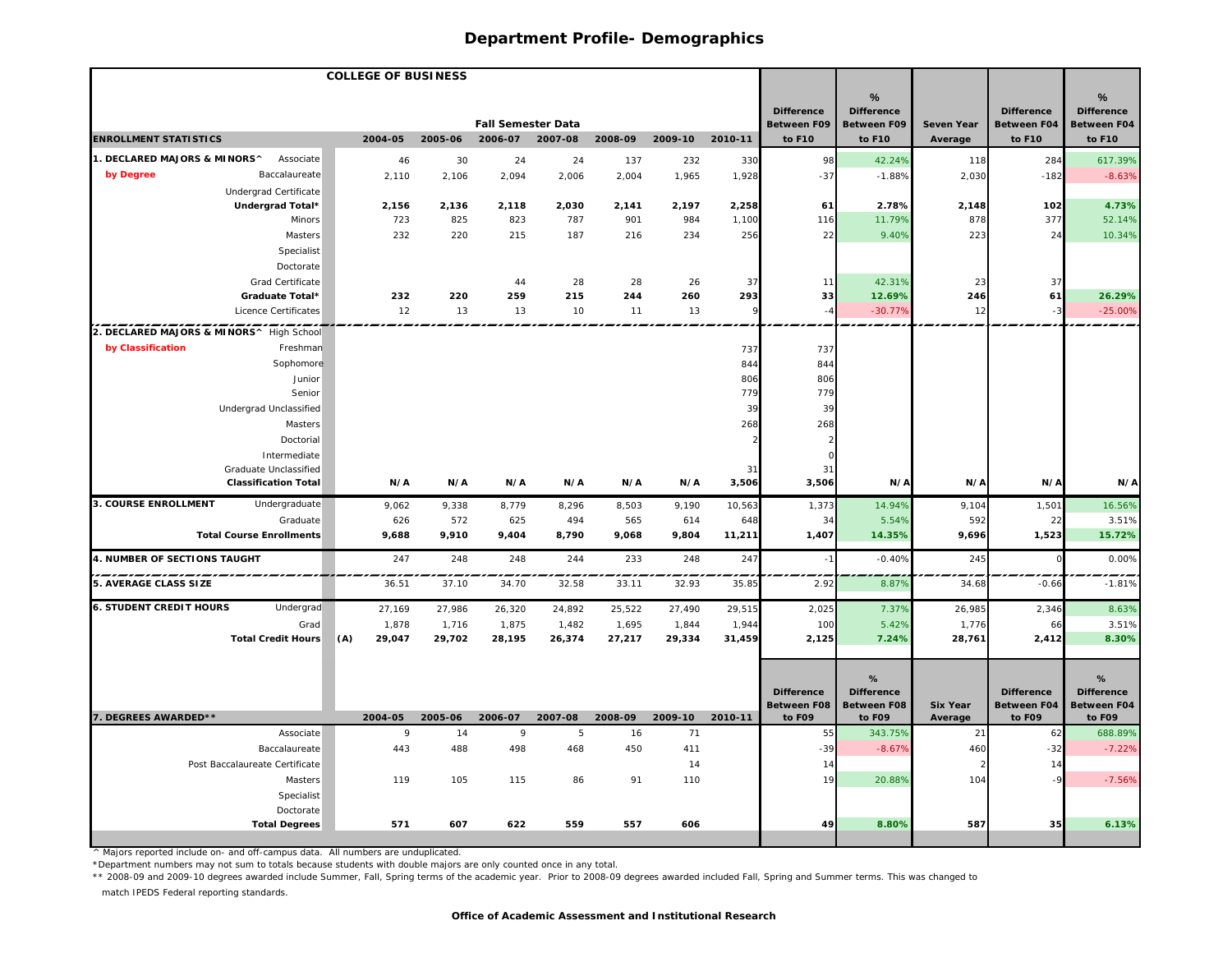| <b>COLLEGE OF SCIENCE &amp; HUMANITITES</b>          |                 |                 |                           |                 |                 |                 |                 |                              |                              |                            |                              |                              |
|------------------------------------------------------|-----------------|-----------------|---------------------------|-----------------|-----------------|-----------------|-----------------|------------------------------|------------------------------|----------------------------|------------------------------|------------------------------|
|                                                      |                 |                 |                           |                 |                 |                 |                 | <b>Difference</b>            | %<br><b>Difference</b>       |                            | <b>Difference</b>            | %<br><b>Difference</b>       |
|                                                      |                 |                 | <b>Fall Semester Data</b> |                 |                 |                 |                 | <b>Between F09</b>           | <b>Between F09</b>           | <b>Seven Year</b>          | <b>Between F04</b>           | <b>Between F04</b>           |
| <b>ENROLLMENT STATISTICS</b>                         | 2004-05         | 2005-06         | 2006-07                   | 2007-08         | 2008-09         | 2009-10         | 2010-11         | to F10                       | to F10                       | Average                    | to F10                       | to F10                       |
| 1. DECLARED MAJORS & MINORS^<br>Associate            | 287             | 249             | 229                       | 174             | 148             | 159             | 151             | -8                           | $-5.03%$                     | 200                        | $-136$                       | $-47.39%$                    |
| by Degree<br>Baccalaureate                           | 4,575           | 4,652           | 4,473                     | 4,310           | 4,363           | 4,749           | 5,061           | 312                          | 6.57%                        | 4,598                      | 486                          | 10.62%                       |
| Undergrad Certificate                                |                 |                 | $\overline{1}$            | $\mathbf{3}$    | $\overline{3}$  | $\overline{4}$  |                 | $-2$                         | $-50.00%$                    |                            |                              |                              |
| Undergrad Total*                                     | 4,862           | 4,901           | 4,703                     | 4,487           | 4,514           | 4,912           | 5,214           | 302                          | 6.15%                        | 4,799                      | 352                          | 7.24%                        |
| Minors                                               | 2,427           | 2,572           | 2,386                     | 2,235           | 2,295           | 2,471           | 2,577           | 106                          | 4.29%                        | 2,423                      | 150                          | 6.18%                        |
| Masters                                              | 473             | 479             | 473                       | 501             | 473             | 525             | 578             | 53                           | 10.10%                       | 500                        | 105                          | 22.20%                       |
| Specialist                                           |                 |                 |                           |                 |                 |                 |                 |                              |                              |                            |                              |                              |
| Doctorate                                            | 76              | 67              | 57                        | 75              | 81              | 82              | 106             | 24                           | 29.27%                       | 78                         | 30                           | 39.47%                       |
| Grad Certificate                                     |                 |                 | $\overline{4}$            | 13              | 13              | 6               |                 |                              | 33.33%                       |                            |                              |                              |
| Graduate Total*                                      | 549             | 546             | 534                       | 589             | 567             | 613             | 692             | 79                           | 12.89%                       | 584                        | 143                          | 26.05%                       |
| License Certificates                                 | 52              | 47              | 69                        | 50              | 50              | 77              | 84              |                              | 9.09%                        | 61                         | 32                           | 61.54%                       |
| 2. DECLARED MAJORS & MINORS^ High School             |                 |                 |                           |                 |                 |                 |                 |                              |                              |                            |                              |                              |
| by Classification<br>Freshman                        |                 |                 |                           |                 |                 |                 | 1,530           | 1,530                        |                              |                            |                              |                              |
| Sophomore                                            |                 |                 |                           |                 |                 |                 | 1,791           | 1,791                        |                              |                            |                              |                              |
| Junior                                               |                 |                 |                           |                 |                 |                 | 1,638           | 1,638                        |                              |                            |                              |                              |
| Senior                                               |                 |                 |                           |                 |                 |                 | 1,550           | 1,550                        |                              |                            |                              |                              |
| Undergrad Unclassified                               |                 |                 |                           |                 |                 |                 | 119             | 119                          |                              |                            |                              |                              |
| Masters                                              |                 |                 |                           |                 |                 |                 | 621             | 621                          |                              |                            |                              |                              |
| Doctorial                                            |                 |                 |                           |                 |                 |                 | 112             | 112                          |                              |                            |                              |                              |
| Intermediate                                         |                 |                 |                           |                 |                 |                 |                 |                              |                              |                            |                              |                              |
| Graduate Unclassified<br><b>Classification Total</b> | N/A             | N/A             | N/A                       | N/A             | N/A             | N/A             | 29<br>7,390     | 29<br>7,390                  | N/A                          | N/A                        | N/A                          | N/A                          |
|                                                      |                 |                 |                           |                 |                 |                 |                 |                              |                              |                            |                              |                              |
| 3. COURSE ENROLLMENT<br>Undergraduate                | 47,048          | 46,090          | 45,592                    | 43,828          | 44,161          | 45,474          | 47,118          | 1,644                        | 3.62%                        | 45,616                     | 70                           | 0.15%                        |
| Graduate<br><b>Total Course Enrollments</b>          | 1,738<br>48,786 | 1,785<br>47,875 | 1,770<br>47,362           | 1,890<br>45,718 | 1,856<br>46,017 | 1,936<br>47,410 | 2,060<br>49,178 | 124<br>1,768                 | 6.40%<br>3.73%               | 1,862<br>47,478            | 322<br>392                   | 18.53%<br>0.80%              |
|                                                      |                 |                 |                           |                 |                 |                 |                 |                              |                              |                            |                              |                              |
| 4. NUMBER OF SECTIONS TAUGHT                         | 1,100           | 1,074           | 1,107                     | 1,080           | 1,057           | 1,033           | 1,043           | 10                           | 0.97%                        | 1,071                      | $-57$                        | $-5.18%$                     |
| 5. AVERAGE CLASS SIZE                                | 36.66           | 36.55           | 35.03                     | 34.83           | 35.76           | 37.07           | 37.94           |                              | 2.35%                        | 36.26                      | 1.28                         | 3.49%                        |
| <b>6. STUDENT CREDIT HOURS</b><br>Undergrad          | 139,094         | 137,089         | 134,924                   | 130,494         | 131,593         | 136,404         | 141,090         | 4,686                        | 3.44%                        | 135,813                    | 1,996                        | 1.44%                        |
| Grad                                                 | 5,008           | 5,107           | 4,957                     | 5,311           | 5,318           | 5,546           | 5,767           | 221                          | 3.98%                        | 5,288                      | 759                          | 15.16%                       |
| <b>Total Credit Hours</b>                            | (A)<br>144,102  | 142,196         | 139,881                   | 135,805         | 136,911         | 141,950         | 146,857         | 4,907                        | 3.46%                        | 141,100                    | 2,755                        | 1.91%                        |
|                                                      |                 |                 |                           |                 |                 |                 |                 |                              |                              |                            |                              |                              |
|                                                      |                 |                 |                           |                 |                 |                 |                 |                              | %                            |                            |                              | %                            |
|                                                      |                 |                 |                           |                 |                 |                 |                 | <b>Difference</b>            | <b>Difference</b>            |                            | <b>Difference</b>            | <b>Difference</b>            |
| 7. DEGREES AWARDED**                                 | 2004-05         | 2005-06         | 2006-07                   | 2007-08         | 2008-09         | 2009-10         | 2010-11         | <b>Between F08</b><br>to F09 | <b>Between F08</b><br>to F09 | <b>Six Year</b><br>Average | <b>Between F04</b><br>to F09 | <b>Between F04</b><br>to F09 |
| Associate                                            | 41              | 43              | 42                        | 41              | 36              | 26              |                 | $-10$                        | $-27.789$                    | 38                         | $-15$                        | $-36.59%$                    |
| Baccalaureate                                        | 965             | 1,106           | 1,052                     | 982             | 892             | 884             |                 | $-8$                         | $-0.90%$                     | 980                        | $-81$                        | $-8.39%$                     |
| Post Baccalaureate Certificate                       |                 |                 |                           |                 |                 | 6               |                 |                              |                              |                            |                              |                              |
| Masters                                              | 189             | 212             | 184                       | 190             | 193             | 229             |                 | 36                           | 18.65%                       | 200                        | 40                           | 21.16%                       |
| Specialist                                           |                 |                 |                           |                 |                 |                 |                 |                              |                              |                            |                              |                              |
| Doctorate                                            | 29              | 16              | 12                        | 13              | 13              | 11              |                 |                              | $-15.389$                    | 16                         | $-18$                        | $-62.07%$                    |
| <b>Total Degrees</b>                                 | 1,224           | 1,377           | 1,290                     | 1,226           | 1,134           | 1,156           |                 | 22                           | 1.94%                        | 1235                       | $-68$                        | $-5.56%$                     |
|                                                      |                 |                 |                           |                 |                 |                 |                 |                              |                              |                            |                              |                              |

^ Majors reported include on- and off-campus data. All numbers are unduplicated.

\*Department numbers may not sum to totals because students with double majors are only counted once in any total.

\*\* 2008-09 and 2009-10 degrees awarded include Summer, Fall, Spring terms of the academic year. Prior to 2008-09 degrees awarded included Fall, Spring and Summer terms. This was changed to

match IPEDS Federal reporting standards.